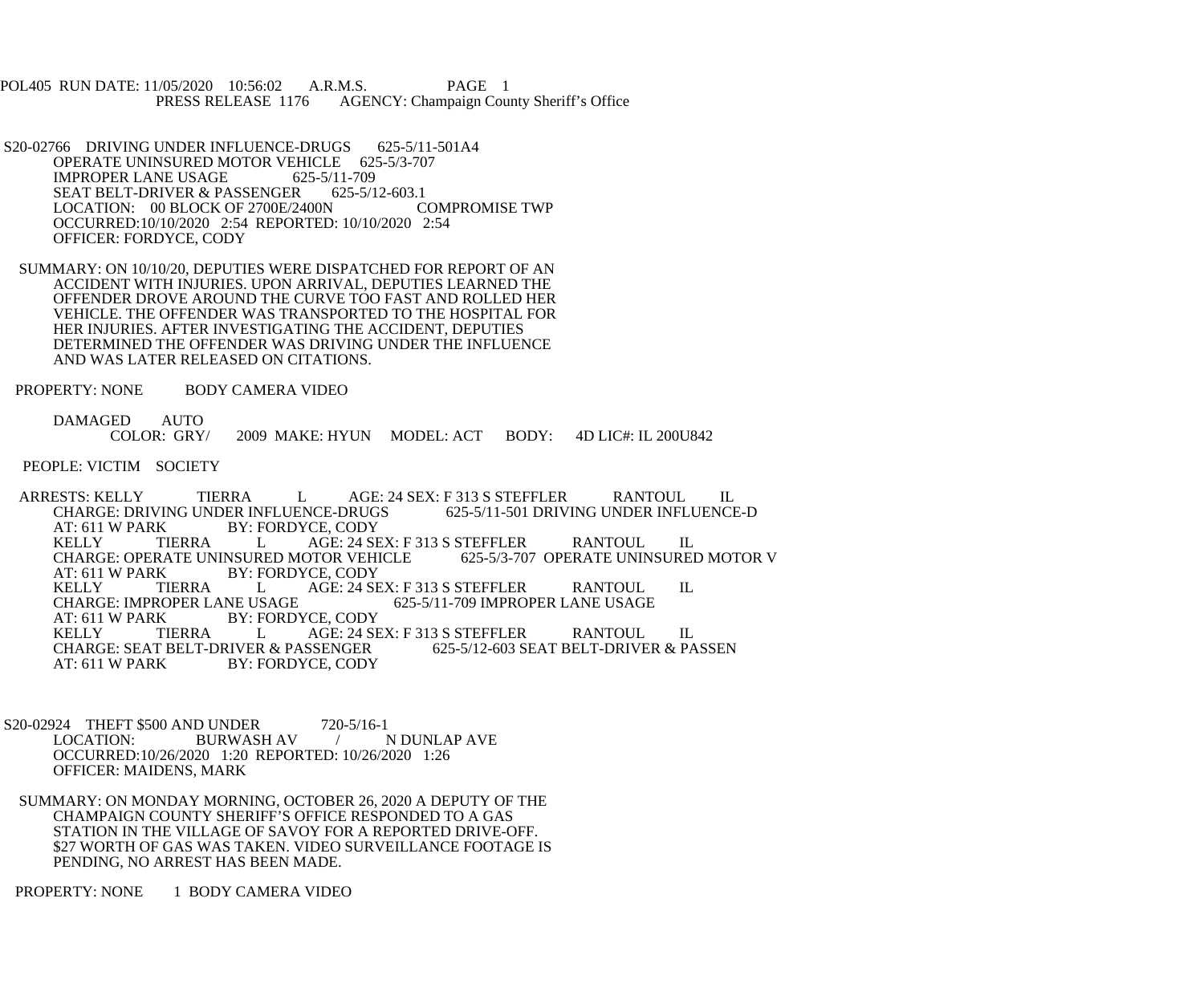- POL405 RUN DATE: 11/05/2020 10:56:02 A.R.M.S. PAGE 2<br>PRESS RELEASE 1176 AGENCY: Champaign Cou AGENCY: Champaign County Sheriff's Office
	- OFFENDER SEX: U RACE: U HEIGHT: 000 WEIGHT: 000 HAIR: EYES: DESCR: WHI HOODIE, HAT-UNK COLOR, PANTS-UNK COLOR VEHICLE: COLOR: GRY/ PS 2009 MAKE: CHEV MODEL: IMP BODY:<br>IM THORNTON GAS SAVOY IL VICTIM THORNTON GAS SAVOY IL
- S20-02958 THEFT \$500 AND UNDER 720-5/16-1 LOCATION: 00 BLOCK OF WILLOW RD URBANA TOWNSHIP OCCURRED:10/29/2020 12:28 REPORTED: 10/29/2020 16:17 OFFICER: BIALESCHKI, DOUG
- SUMMARY: R-P CALLED TO REPORT HIS CELL PHONE CONNECTED TO AIR PODS AFTER HIS CO WORKER WALKED BY WEARING AN AIR POD. THE R-P THEN ADVISED HE REALIZED HIS AIR PODS WERE MISSING.
- PROPERTY: STOLEN 1 AUDIO VISUAL EQUIPMENT
	- NONE 1 BODY CAMERA VIDEO

 OFFENDER AGE: 38 SEX: M VICTIM AGE: 34 SEX: M URBANA IL

- S20-02965 UNLAWFUL USE OF WEAPONS 720-5/24-1 ILLEGAL TRANSPORTATION CANNABIS AU 625-5/11-502.15 ABC<br>IMPROPER LANE USAGE 625-5/11-709 IMPROPER LANE USAGE LOCATION: 00 BLOCK OF BRADLEY AV/BLUEGRASS CHAMPAIGN OCCURRED:10/30/2020 3:18 REPORTED: 10/30/2020 3:18 OFFICER: CHRISTENSEN, CORY
- SUMMARY: TRAFFIC STOP INITIATED PURSUANT TO AN IVC VIOLATION IN CHAMPAIGN IL. A PROBABLE CAUSE SEARCH OF THE STOPPED VEHICLE WAS CONDUCTED. TWO HANDGUN MAGAZINES, ONE WHICH CONTAINED A .9MM BULLET, ALONG WITH A CANNABIS GRINDER CONTAINING SUSPECTED CANNABIS WAS DISCOVERED INSIDE OF THE VEHICLE. THE DRIVER OF THE VEHICLE DID NOT POSSESS A VALID IL FOID AND WAS ISSUED A STATE NTA AND A TRAFFIC CITATION.
- PROPERTY: NONE PHOTOS-DIGITAL
	- NONE 4 BODY CAMERA VIDEO
- PEOPLE: VICTIM SOCIETY OFFENDER AGE: 20 SEX: M

ARRESTS: WARREN CALEB  $E$  AGE: 20 SEX: M 2408 HIGH VIEW CT APT#208 CHAMPAIGN IL CHARGE: UNLAWFUL USE OF WEAPONS  $720-5/24-1$  UNLAWFUL USE OF WEAPONS APONS 720-5/24-1 UNLAWFUL USE OF WEAPONS BY: CHRISTENSEN, CORY AT: BRADLEY AV/CRESTWOOD<br>WARREN CALEB E AGE: 20 SEX: M 2408 HIGH VIEW CT APT#208 CHAMPAIGN IL<br>N CANNABIS AU 625-5/11-502 ILLEGAL TRANSPORTATION CA CHARGE: ILLEGAL TRANSPORTATION CANNABIS AU AT: BRADLEY AV/CRESTWOOD BY: CHRISTENSEN, CORY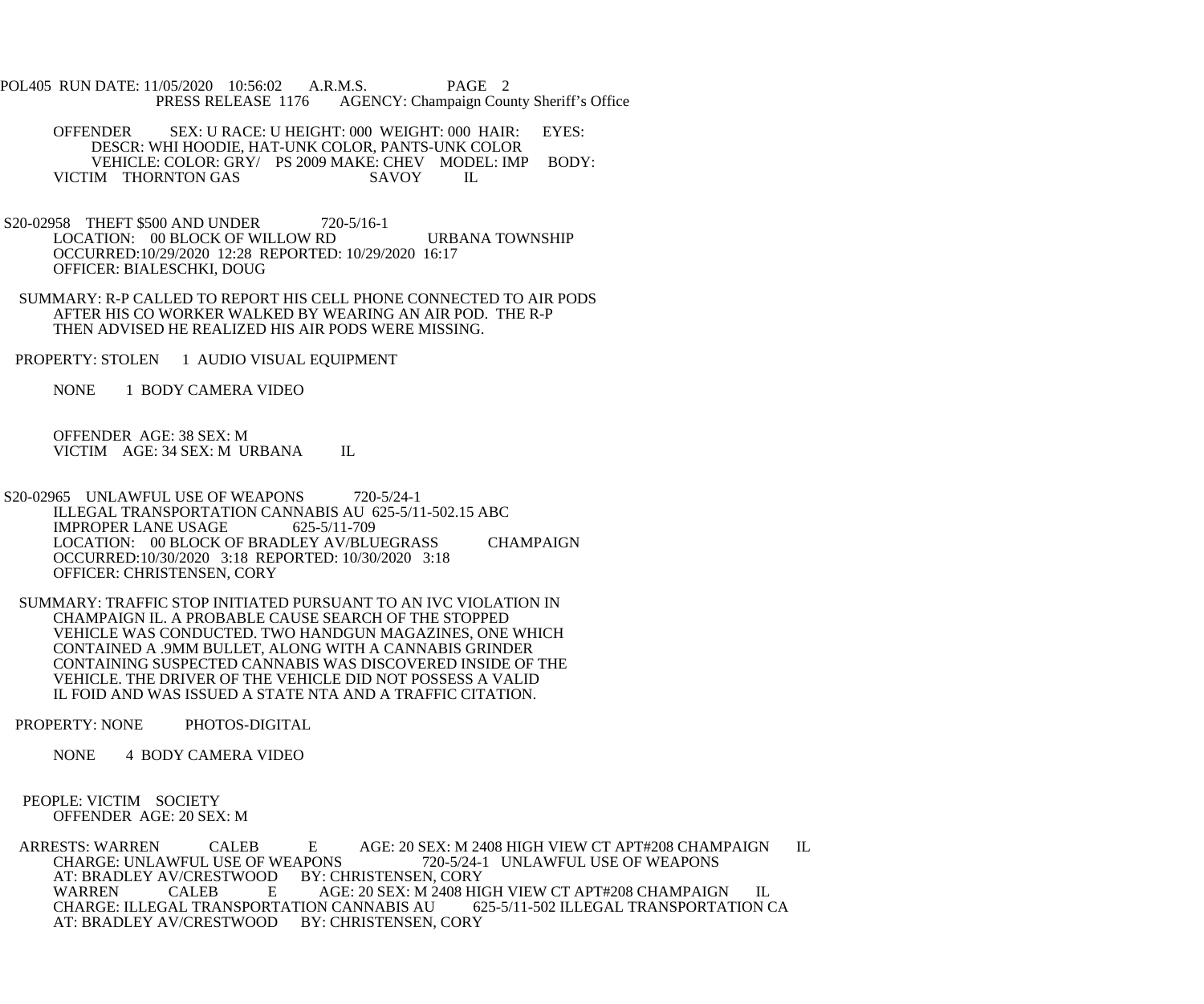POL405 RUN DATE: 11/05/2020 10:56:02 A.R.M.S. PAGE 3<br>PRESS RELEASE 1176 AGENCY: Champaign Cou AGENCY: Champaign County Sheriff's Office

- S20-02968 SPEEDING (RADAR) 625-5/11-601B LOCATION: 00 BLOCK OF KENYON RD/CUNNINGHAM URBANA OCCURRED:10/30/2020 12:05 REPORTED: 10/30/2020 12:10 OFFICER: CARLSON,CHRISTOPHER T
- SUMMARY: ON 10/30/2020 AT APPROXIMATELY 1210 HOURS, A CHAMPAIGN COUNTY SHERIFF DEPUTY WAS CONDUCTING ROUTINE PATROL ON N. CUNNINGHAM AVE. IN SOMER TOWNSHIP. A VEHICLE WAS OBSERVED TRAVELING SOUTHBOUND AT 89 M.P.H. IN A 55 M.P.H. ZONE. A TRAFFIC STOP WAS INITIATED ON THE VEHICLE AND THE DRIVER WAS CITED FOR SPEEDING.
- PROPERTY: NONE 1 BODY CAMERA VIDEO
- PEOPLE: VICTIM SOCIETY
- ARRESTS: MILLS SEAN THOMAS AGE: 31 SEX: M 13405 CENTRAL PARK AVE ROBBINS IL CHARGE: SPEEDING (RADAR) 625-5/11-601 SPEEDING (RADAR) 625-5/11-601 SPEEDING (RADAR) AT: CUNNINGHAM AVE/KENYON RD BY: CARLSON,CHRISTOPHER T
- S20-02972 LOCATION: 00 BLOCK OF 2000N<br>OCCURRED: 0:00 REPORTED: 10 0:00 REPORTED: 10/31/2020 0:02 \*\* JUVENILE \*\* OFFICER: MARSH, JESSE

| <b>OFFENDER</b> |  | SEX: RACE: HEIGHT: 000 WEIGHT: 000 HAIR:   | EYES: |
|-----------------|--|--------------------------------------------|-------|
| <b>OFFENDER</b> |  | $SEX: RACE: HEIGHT: 000 WEIGHT: 000 HAIR:$ | EYES: |
| <b>OFFENDER</b> |  | SEX: RACE: HEIGHT: 000 WEIGHT: 000 HAIR:   | EYES  |

- S20-02992 BATTERY-DOMESTIC 720-5/12-3.2 LOCATION: 00 BLOCK OF KENDALL ST MAHOMET TOWNSHIP OCCURRED:11/02/2020 14:15 REPORTED: 11/02/2020 14:25 OFFICER: REIFSTECK, BRANDON
- SUMMARY: BOYFRIEND ALLEGEDLY PUSHED GIRLFRIEND IN HALLWAY, AND PREVENTED HER FROM LEAVING THE RESIDENCE.
- PROPERTY: NONE 1 BODY CAMERA VIDEO

 OFFENDER AGE: 18 SEX: M VICTIM AGE: 22 SEX: F MAHOMET IL

S20-02995 THEFT-RETAIL 720-5/16-25 ATTEMPT<br>LOCATION: 00 BLOCK OF DUNLAP AV S SAVOY LOCATION: 00 BLOCK OF DUNLAP AV S OCCURRED:11/02/2020 14:49 REPORTED: 11/02/2020 15:01 OFFICER: WELDON, MATTHEW

SUMMARY: DISPATCHED TO A SAVOY BUSINESS IN REFERENCE TO A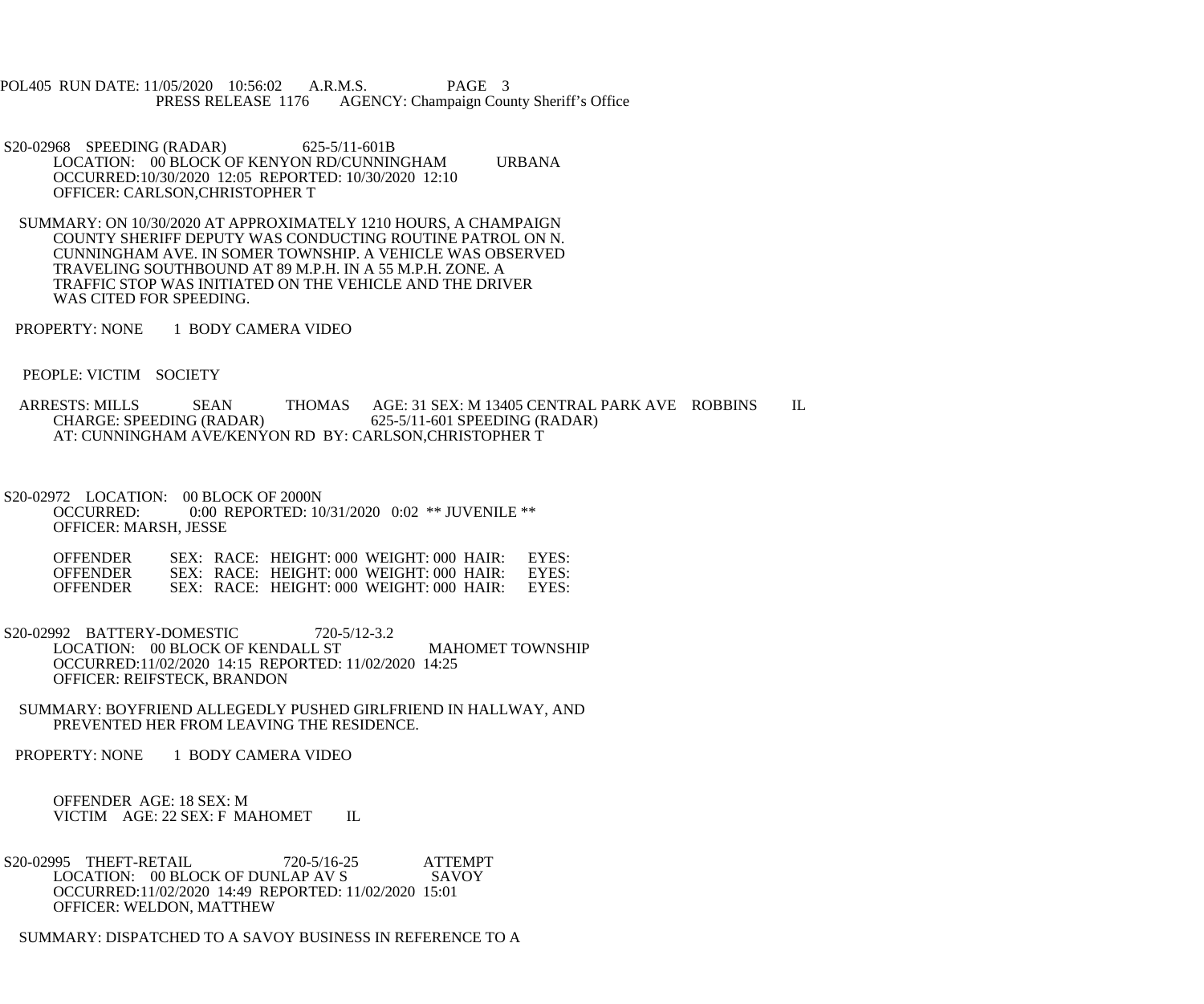POL405 RUN DATE: 11/05/2020 10:56:02 A.R.M.S. PAGE 4<br>PRESS RELEASE 1176 AGENCY: Champaign Cou AGENCY: Champaign County Sheriff's Office SHOPLIFTER NOT IN CUSTODY. THE REPORTING PERSON ADVISED THE UNIDENTIFIED SUSPECT HAD ATTEMPTED TO LEAVE THE STORE WITH UNPAID MERCHANDISE. AN EMPLOYEE ASKED THE SUSPECT FOR A RECEIPT, AND THE SUSPECT LEFT THE MERCHANDISE AND FLED. AN EMPLOYEE PROVIDED A DESCRIPTION AND LICENSE PLATE NUMBER OF THE VEHICLE THE SUSPECT LEFT IN. THE LICENSE PLATE PROVIDED BY THE EMPLOYEE IS REGISTERED TO A DIFFERENT VEHICLE AND THE REGISTERED OWNER WAS UNAWARE OF ANY VEHICLES MATCHING THE SUSPECT VEHICLE INFORMATION. SURVEILLANCE VIDEO AND A DESCRIPTION OF THE SUSPECT WAS PROVIDED BY THE REPORTING PERSON. THE SUSPECT HAS NOT BEEN LOCATED AT THIS TIME.

PROPERTY: NONE 1 BODY CAMERA VIDEO

 OFFENDER SEX: M RACE: B HEIGHT: 000 WEIGHT: 000 HAIR: EYES: DESCR: TAN COAT, BLACK HOODED SWEATSHIRT, DARK COLORED JEANS<br>IM WALMART SAVOY IL VICTIM WALMART

S20-02999 THEFT OVER \$500 720-5/16-1 LOCATION: 00 BLOCK OF 2700N CONDIT TOWNSHIP OCCURRED:11/02/2020 12:30 REPORTED: 11/03/2020 8:23 OFFICER: REIFSTECK, JONATHAN

- SUMMARY: UNKNOWN SUSPECT(S) STOLE FUEL FROM TWO SEPARATE TANKS. NO SUSPECT INFORMATION WAS PROVIDED.
- PROPERTY: NONE 1 BODY CAMERA VIDEO

STOLEN 125 GASOLINE

STOLEN 100 GASOLINE

 OFFENDER SEX: RACE: HEIGHT: 000 WEIGHT: 000 HAIR: EYES: VICTIM CONDIT TOWNSHIP DEWEY IL

- S20-03001 UNLAWFUL VISITATION INTERFERENCE 720-5/10-5.5 LOCATION: 00 BLOCK OF EVERGREEN DR E ST JOSEPH OCCURRED:11/03/2020 13:26 REPORTED: 11/03/2020 13:26 OFFICER: GOOD, ANDREW
- SUMMARY: CCSO RESPONDED TO THE 100 BLOCK OF E EVERGREEN, ST. JOSEPH (IL) FOR A "DOMESTIC" DISTURBANCE. UPON ARRIVAL, IT WAS LEARNED THAT THE INCIDENT STEMMED FROM A CHILD CUSTODY DISPUTE. THE FATHER WAS REFUSING TO SURRENDER CUSTODY OF A SHARED CHILD TO THE MOTHER, PER THEIR CHILD CUSTODY PLAN. THE CHILD REMAINED IN CUSTODY OF THE FATHER AFTER HE REFUSED TO SURRENDER CUSTODY TO THE MOTHER. CCSO PROVIDED THE MOTHER WITH ADVICE.

PROPERTY: NONE 1 BODY CAMERA VIDEO